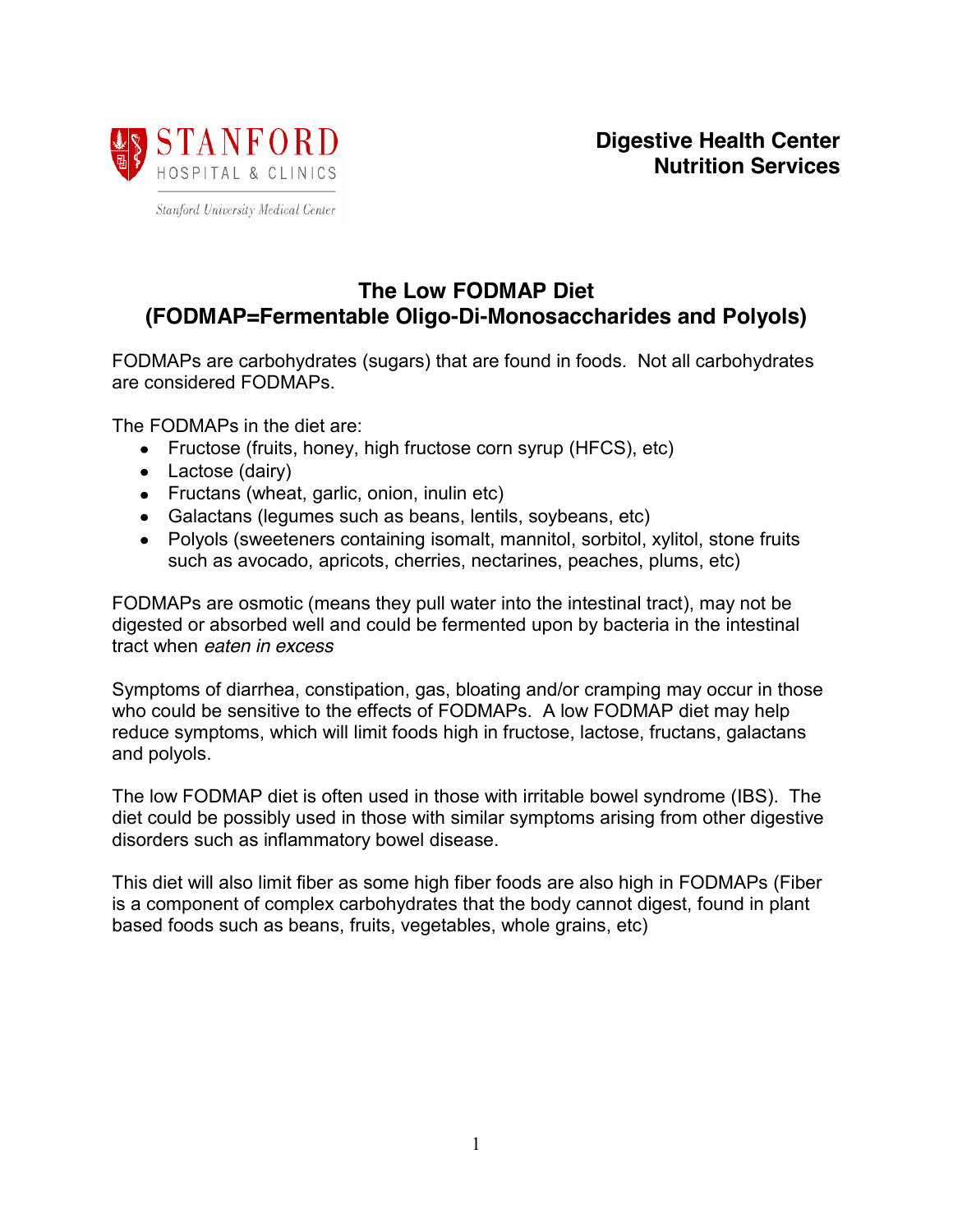| <b>Food Group</b>    | <b>Low FODMAPs</b>                                                 | <b>High FODMAPs (avoid)</b>                                       |
|----------------------|--------------------------------------------------------------------|-------------------------------------------------------------------|
| Eggs, Meats,         | beef, chicken, deli slices, eggs, fish,                            | made with HFCS/foods to limit                                     |
| <b>Poultry, Fish</b> | lamb, pork, shellfish, turkey                                      |                                                                   |
| <b>Dairy</b>         | lactose free dairy (any), low lactose                              | high lactose dairy: buttermilk,                                   |
|                      | dairy: cream cheese, half and half, hard                           | chocolate, creamy/cheesy sauces,                                  |
|                      | cheeses (cheddar, colby, parmesan,                                 | custard, ice cream, milk (cow's,                                  |
|                      | swiss, etc), soft cheeses (brie, feta,                             | goat's, sheep's, condensed,                                       |
|                      | mozzarella, etc), sherbet, yogurt                                  | evaporated), soft cheeses                                         |
|                      | (greek), whipped cream                                             | (cottage, ricotta, etc), sour cream                               |
| Meat, Non-           | milk alternatives (almond, coconut, rice,                          | cashews, beans, black eyed peas,                                  |
| <b>Dairy</b>         | soy (made from soy protein)), nuts                                 | bulgur, lentils, miso, pistachios,                                |
| <b>Alternatives</b>  | (walnut, macadamia, peanut, pecan,                                 | soybeans, soy milk (made from                                     |
|                      | pine), nut butters, tempeh, tofu                                   | soybeans)                                                         |
| <b>Grains</b>        | made with gluten free/spelt grains (corn,                          | made with wheat/barley/rye when                                   |
|                      | oats, potato, quinoa, rice, tapioca, etc):                         | it's the major ingredient, gluten                                 |
|                      | bagels, biscuits, breads, cereals, chips,                          | free/spelt grains made with foods                                 |
|                      | crackers, noodles, pancakes, pastas,                               | to limit, chicory root, inulin                                    |
|                      | pretzels, tortillas, waffles                                       |                                                                   |
|                      | oatmeal, oat bran, popcorn, quinoa,                                |                                                                   |
|                      | rice, rice bran                                                    |                                                                   |
| <b>Fruits</b>        | bananas, blueberries, cantaloupe,                                  | apples, applesauce, apricots,                                     |
|                      | cranberries, grapes, honeydew, kiwi,                               | blackberries, boysenberries,                                      |
|                      | lemon, lime, mandarin, orange, passion                             | canned fruit, dates, dried fruits,                                |
|                      | fruit, pineapple, raspberries, rhubarb,<br>strawberries, tangerine | figs, guava, mango, nectarines,<br>papaya, peaches, pears, plums, |
|                      |                                                                    | persimmon, prunes, watermelon                                     |
| <b>Vegetables</b>    | alfalfa/bean sprouts, bamboo shoots,                               | artichokes, cauliflower,                                          |
|                      | bell peppers, bok choy, carrots,                                   | mushrooms, sugar snap peas                                        |
|                      | cabbage (common), cucumbers,                                       |                                                                   |
|                      | eggplant, green beans, kale, lettuce,                              |                                                                   |
|                      | parsnips, pumpkin, potatoes, radishes,                             |                                                                   |
|                      | rutabaga, seaweed (nori), spinach,                                 |                                                                   |
|                      | squash, tomatoes, turnips, water                                   |                                                                   |
|                      | chestnuts, zucchini                                                |                                                                   |
| <b>Desserts</b>      | made with foods allowed                                            | made with HFCS/foods to limit                                     |
| <b>Beverages</b>     | fruit and vegetable juices/smoothies                               | made with HFCS/foods to limit,                                    |
|                      | made with foods allowed (limit to $\frac{1}{2}$ cup                | fortified wines (sherry, port)                                    |
|                      | at a time), coffee, tea                                            |                                                                   |
| Seasonings,          | jam, jelly, pickle, relish, salsa, sauce,                          | chutney, jam, jelly, pickle, relish,                              |
| <b>Condiments</b>    | salad dressing made with foods                                     | salsa, sauce or salad dressing                                    |
|                      | allowed, most spices and herbs, broth                              | made with HFCS/ foods to limit,                                   |
|                      | (homemade), butter, chives, cooking                                | agave, garlic, garlic salt/powders,                               |
|                      | oils, garlic/onion infused oil, maple                              | honey, hummus, molasses, onions                                   |
|                      | syrup without HFCS, mustard,                                       | (brown, leeks, shallots, spanish,                                 |
|                      | margarine, mayonnaise, onion (spring-                              | white, spring-white part), onion                                  |
|                      | green part), olives, pepper, pesto, salt,                          | salt/powders, tomato paste,                                       |
|                      | seeds (chia, flax, pumpkin, sesame,                                | artificial sweeteners (isomalt,                                   |
|                      | sunflower), sugar, soy sauce, vinegar                              | mannitol, sorbitol, xylitol)                                      |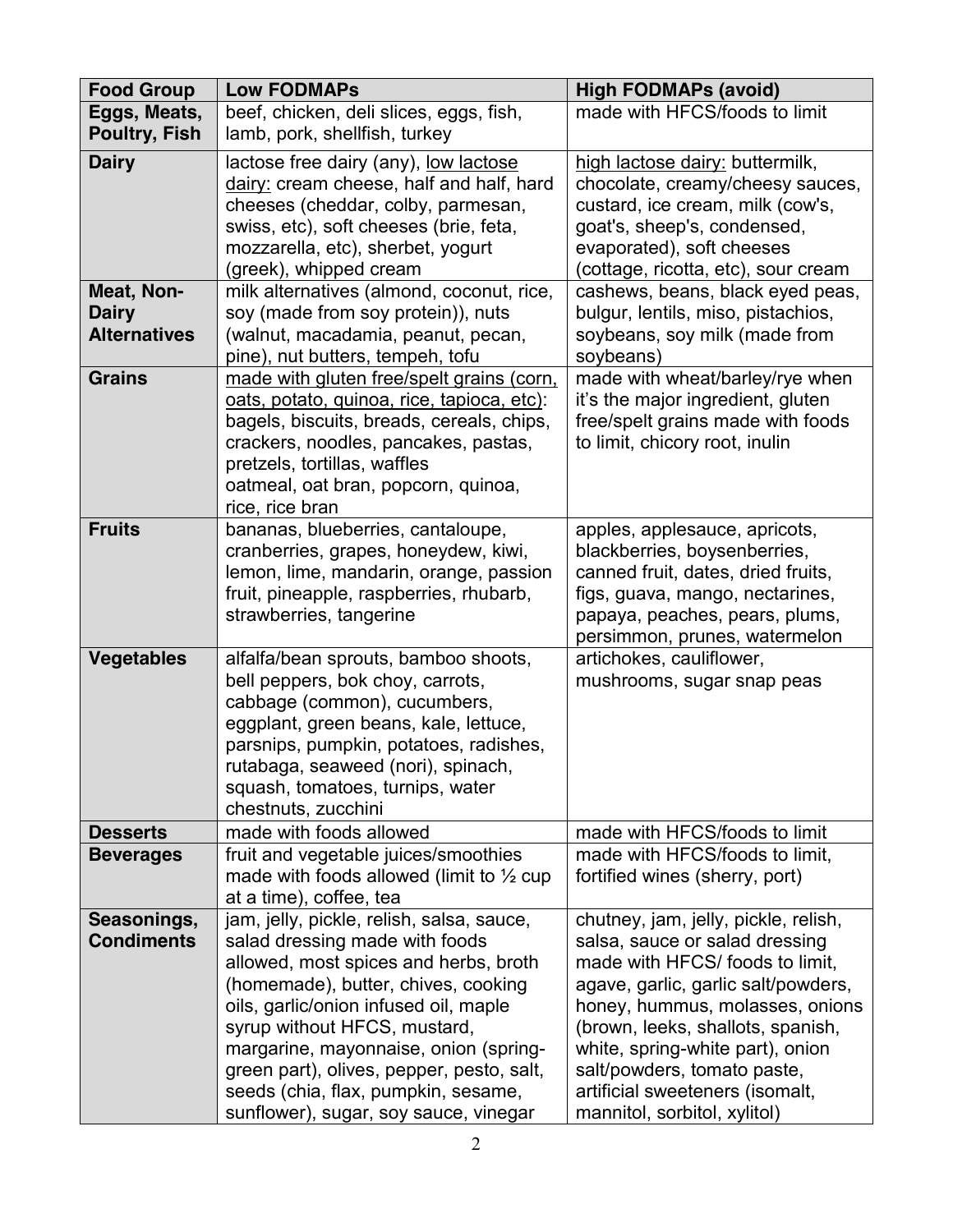# **Moderate FODMAPs (limit)**

There are some foods that are considered moderate FODMAPs. Follow the serving sizes listed below for these foods. Avoid the foods only if you have symptoms.

| <b>Fruits</b>                     | <b>Vegetables</b>                           | <b>Nuts</b>    |
|-----------------------------------|---------------------------------------------|----------------|
| $\frac{1}{4}$ avocado             | $\frac{1}{4}$ cup artichoke hearts          | < 10 almonds   |
| <3 cherries                       | (canned)                                    | < 10 hazelnuts |
| $\frac{1}{2}$ grapefruit (medium) | <3 asparagus spears                         |                |
| <10 longon                        | 4 beet slices                               |                |
| <5 lychee                         | $\leq$ $\frac{1}{2}$ cup broccoli           |                |
| $\frac{1}{2}$ pomegranate (small) | $\leq$ 1/ <sub>2</sub> cup brussels sprouts |                |
| <3 rambutan                       | $\leq$ 1/4 cup butternut pumpkin            |                |
| $\leq$ 1/4 cup shredded coconut   | < 1 cup cabbage (savoy)                     |                |
| <10 dried banana chips            | 1 celery stick                              |                |
|                                   | $\leq$ 1/2 cup green peas                   |                |
|                                   | 3 okra pods                                 |                |
|                                   | <10 pods snow peas                          |                |
|                                   | $\frac{1}{2}$ corn cob                      |                |
|                                   | $\leq$ $\frac{1}{2}$ cup sweet potato       |                |

# **Tips for a low FODMAP diet:**

- Review food lists, collect recipes and go grocery shopping first. Once you are ready, start and follow the diet for 6 weeks.
- Read food labels. Avoid foods made with high FODMAP fruits/vegetables, HFCS, honey, inulin, wheat, soy, etc. However, a food could be low in FODMAPs if a high FODMAP food is listed at the end of the ingredient list.
- Buy gluten free grains as they do not have wheat, barley or rye in them. However, you do not need to be on a strict gluten free diet as the focus is to limit FODMAPs, not gluten.
- Limit serving sizes for low lactose dairy to small amounts and low FODMAP fruits/vegetables to a  $\frac{1}{2}$  cup per meal ( $\frac{1}{2}$  cup=size of a tennis ball) if you have symptoms after eating these foods. The symptoms could be related to eating large amounts of FODMAPs all at once.
- Include low FODMAP foods rich in fiber such as oatmeal if you develop constipation while on the diet. Drink plenty of water as well.
- After the trial is over, add high FODMAP foods one at a time back in the diet in small amounts to identify foods that could be "triggers" to your symptoms. Limit those foods if so.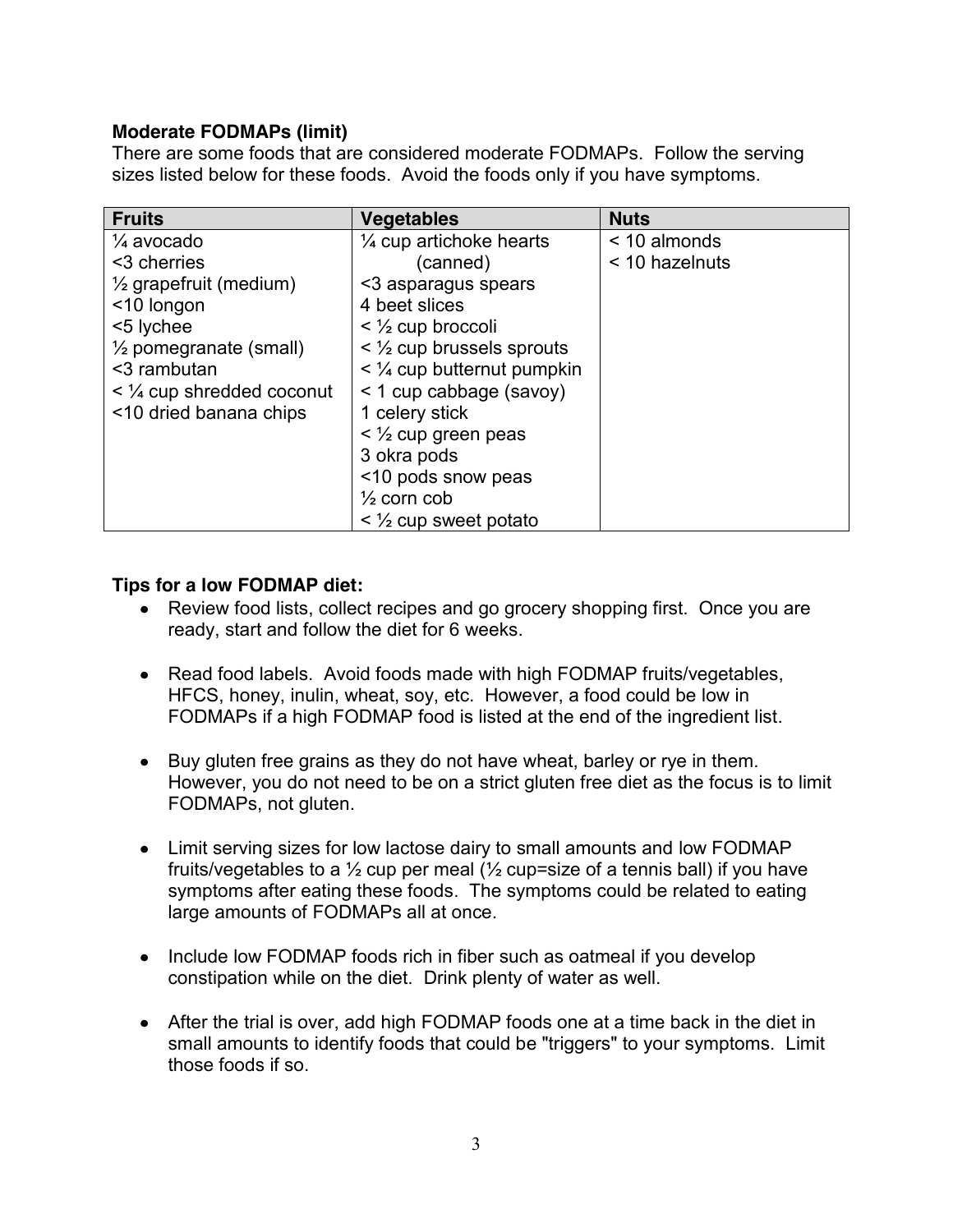# **Low FODMAP Meals and Snack Ideas**

- gluten free waffle with walnuts, blueberries, maple syrup without HFCS
- eggs scrambled with spinach, bell peppers and cheddar cheese
- oatmeal topped with sliced banana, almonds and brown sugar
- fruit smoothie blended with lactose free vanilla yogurt and strawberries ( $\frac{1}{2}$  cup)
- rice pasta with chicken, tomatoes, spinach topped with pesto sauce
- chicken salad mixed with chicken, lettuce, bell peppers, cucumbers, tomatoes, balsamic vinegar salad dressing without HFCS
- turkey wrap with gluten free tortilla, sliced turkey, lettuce, tomato, slice of cheddar cheese slice, mayonnaise, mustard
- ham and swiss cheese sandwich on gluten free bread, with mayonnaise, mustard
- quesadilla with corn or gluten free tortilla and cheddar cheese
- beef and vegetable stew (made with homemade broth, beef, allowed vegetables)

# **Resources:**

The Monash University Low FODMAP Diet Department of Gastroenterology, Monash University

*"Extending Our Knowledge of Fermentable, Short Chain Carbohydrates for Managing Gastrointestinal Symptoms"* Nutrition in Clinical Practice June 2013

*"A FODMAP Diet Update: Craze or Credible?"* Nutrition Issues in Gastroenterology December 2012

*"Evidence Based Dietary Management of Functional Gastrointestinal Symptoms: The FODMAP Approach" Journal* of Gastroenterology and Hepatology February 2010

Not for reproduction or publication without permission Direct inquiries to Digestive Health Center at Stanford Hospital and Clinics NS 1/2014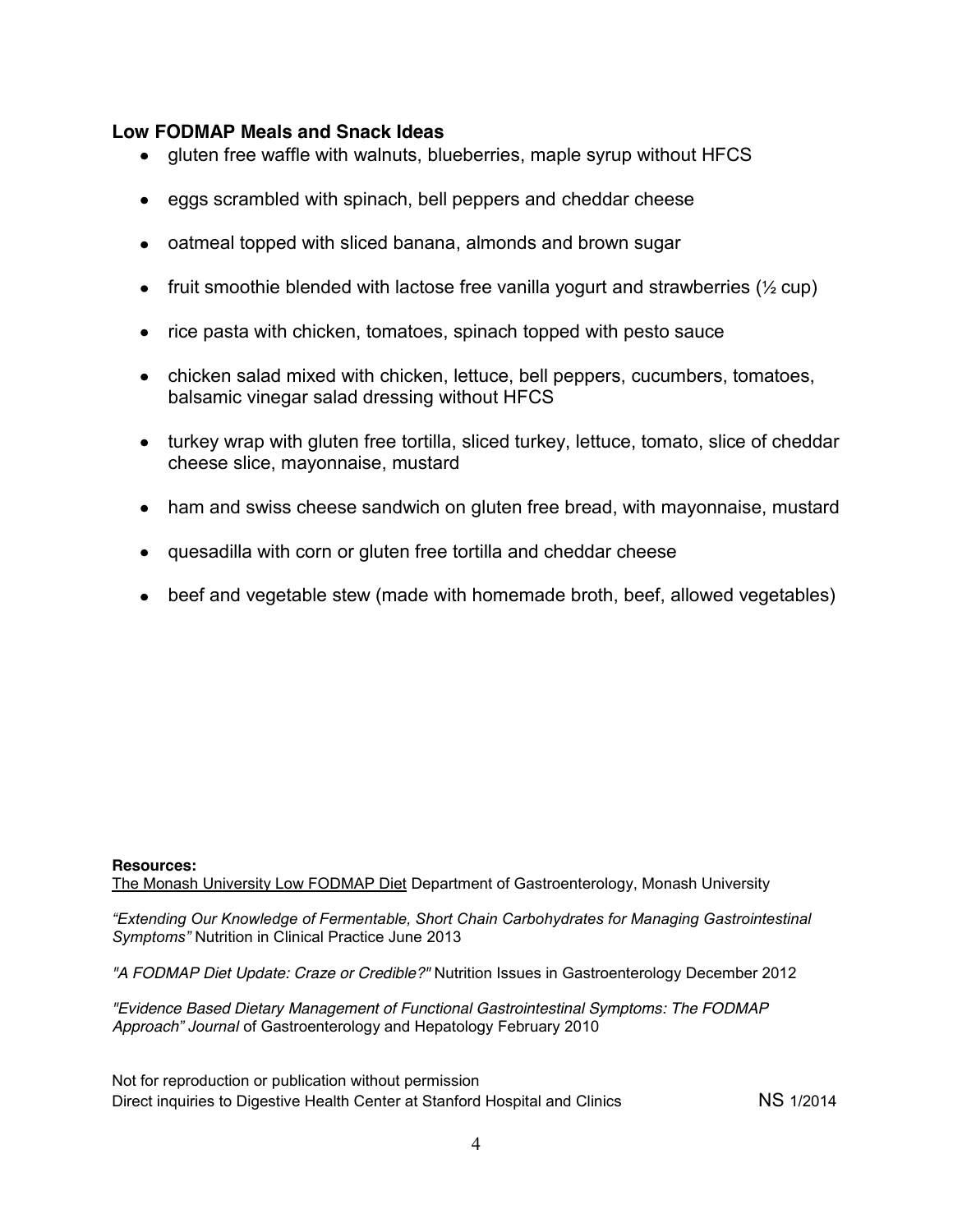

# FODMAP DIET

Ever since I posted about how a low FODMAP carbohydrate diet has been amazing for my IBS issues (major gassiness, constipation and lethargy), I've been receiving almost a new email every week from people looking for a complete list of these foods so they can implement it too. Apparently a LOT of people have these gut issues and it's not pleasant for anyone. Since I've been sending this list out, though, there have been a lot of success stories. I personally have never been happier and no medication or therapy has ever been this beneficial for me.

These past few weeks have been really stressful for me though as I'm moving into my own bootcamp location and have been writing for more and more companies. So, I wasn't sticking to the low FODMAP food list as closely as I should have and my gut has been suffering. But, once I took the FODMAPS out, it's been much better.

In any matter - to make it easy for everyone who wants to know what to eat and not to eat, I'm posting the complete FODMAP list here for you all. Now, I want to disclaim that this is not a list intended to cure or treat every single person out there, and you still need to listen to your own body to find out what works best for you, versus someone else. You're your own best health advocate, so listen to your own gut instinct (no pun intended) :)

Here is the complete FODMAP list I've found works best for most people:

# **ELIMINATING FODMAPs**

## **FRUITS TO AVOID:**

**Excess Fructose fruit:** Apple Mango Nashi fruit Pear Persimmon Rambutan

Watermelon

**Excess Fructan fruit:**

Persimmon Rambutan Watermelon

#### **Excess Polyol fruit:**

Apple Apricot Avocado **Blackberries** Cherries Longon Lychee Nashi Fruit Nectarine Peach Pear Plum Prune Watermelon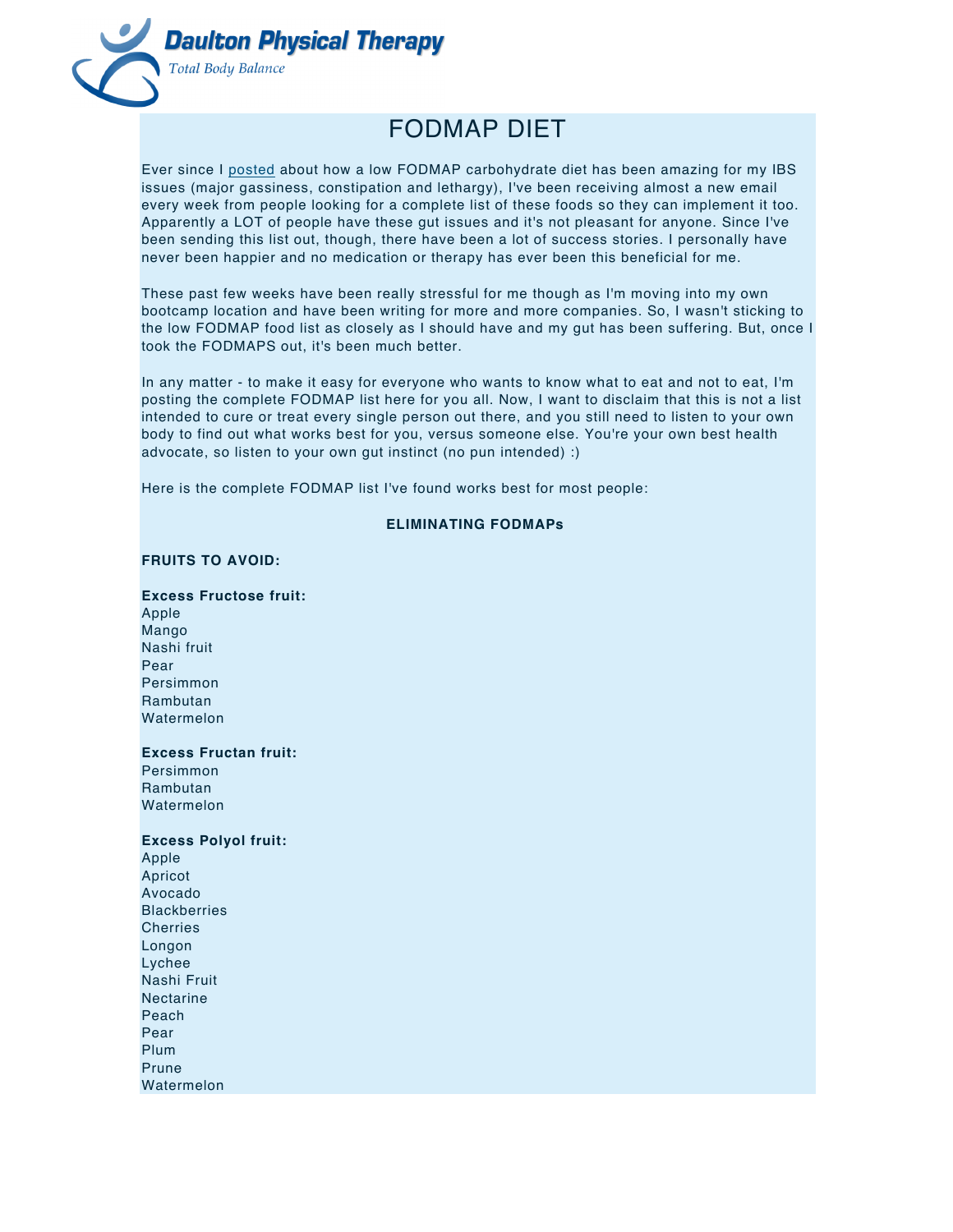

#### **SUITABLE FRUITS:**

Banana Blueberries – buy organic Boysenberry – buy organic Cantaloupe Star fruit Cranberry – buy organic Durian Grapes – buy organic Grapefruit Honeydew melon Kiwi Lemon Lime Mandarin Orange Passion fruit Paw paw Pineapple Raspberry – buy organic Rhubarb Strawberry – buy organic Tangelo

## **Suitable dried fruits (some people are ok with dried fruits, others are not):**

Banana chips Cranberries (often are coated in sugar – only eat if not sweetened) **Currants** Paw paw Pineapple (often are coated in sugar – only eat if not sweetened) Sultanas Raisins (may not be suitable for everyone…)

# Special notes on fruit: Limit intake of suitable fruits to one serve per meal. e.g. One whole banana or orange. Third to half a glass of suitable juice. Small handful of berries or grapes. Small amount of suitable dried fruit (e.g. 10 sultanas).

# **VEGETABLES TO AVOID:**

**Excess Fructose vegetables:** Sugar snap peas

#### **Excess Fructan vegetables:**

Artichokes (Globe & Jerusalem) Asparagus Beet Brussel Sprouts Cabbage **Chicory** Dandelion leaves Fennel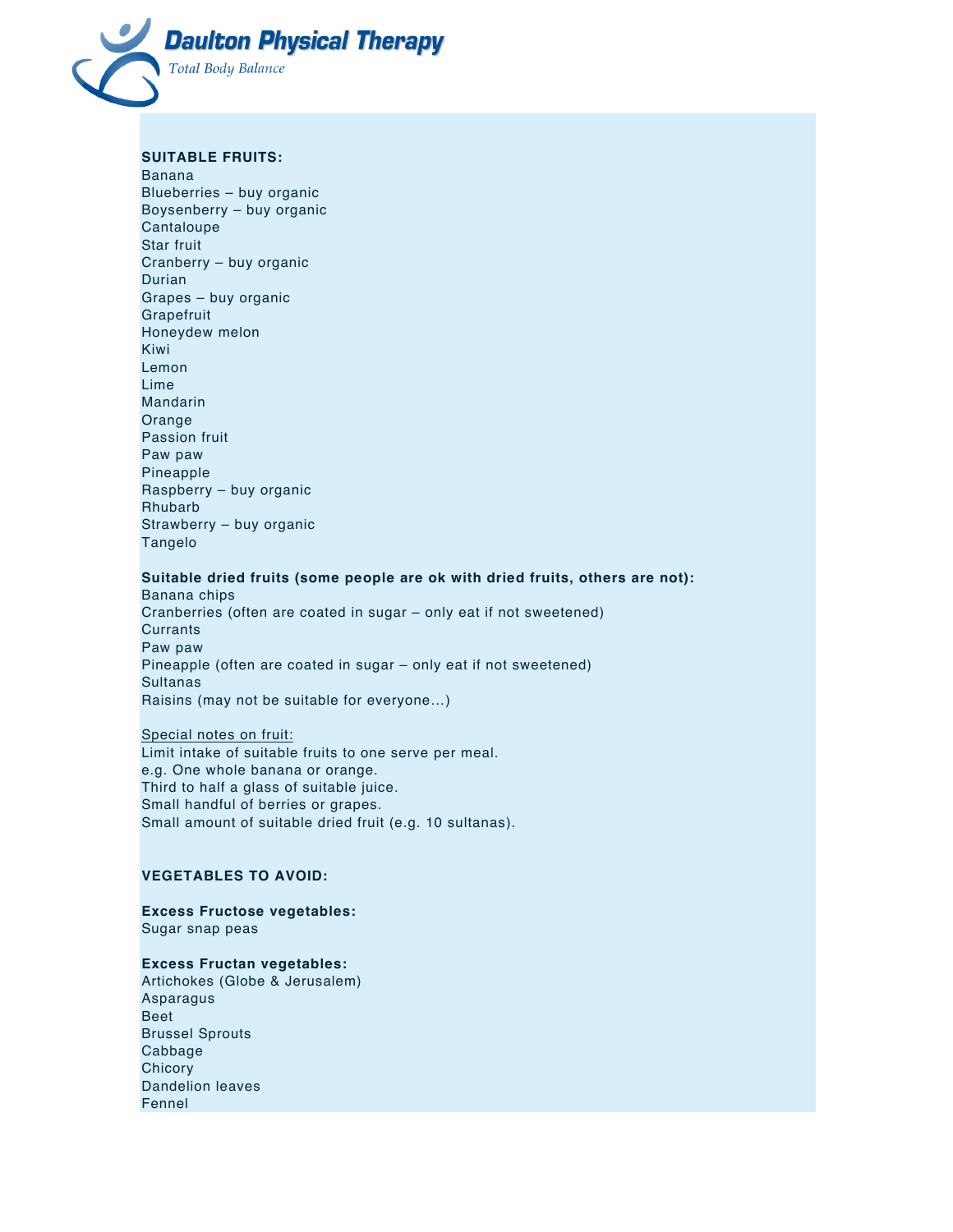

Garlic Leek Legumes Okra Onion (brown, white, & Spanish) Peas Radicchio lettuce **Shallot** Spring onion (white section).

# **Excess Polyol vegetables:**

Avocado Cauliflower Mushrooms Snow peas

# **SUITABLE VEGETABLES:**

Alfalfa Bamboo shoots Bean shoots Beans (green) Bok choy Broccoli (may not be suitable for everyone…) Capsicum Carrot **Celery** Chives Choy sum Corn (raw corn may bother some people) Cucumber Endive Eggplant (this may be troublesome for some; check individual tolerance) Ginger Lettuce (may be ok or not) Marrow **Olives** Parsnip

Parsley Potato Pumpkin Silverbeet Spring onion (green section) Spinach Squash (this may be troublesome for some; check individual tolerance) Swede Sweet potato Taro Tomato (cherry tomatoes often are moldy – try to avoid) Turnip Yam Zucchini (this may be troublesome for some; check individual tolerance)

# **Special notes on vegetables:**

Onion is one of the greatest contributors to IBS. Strict avoidance is recommended.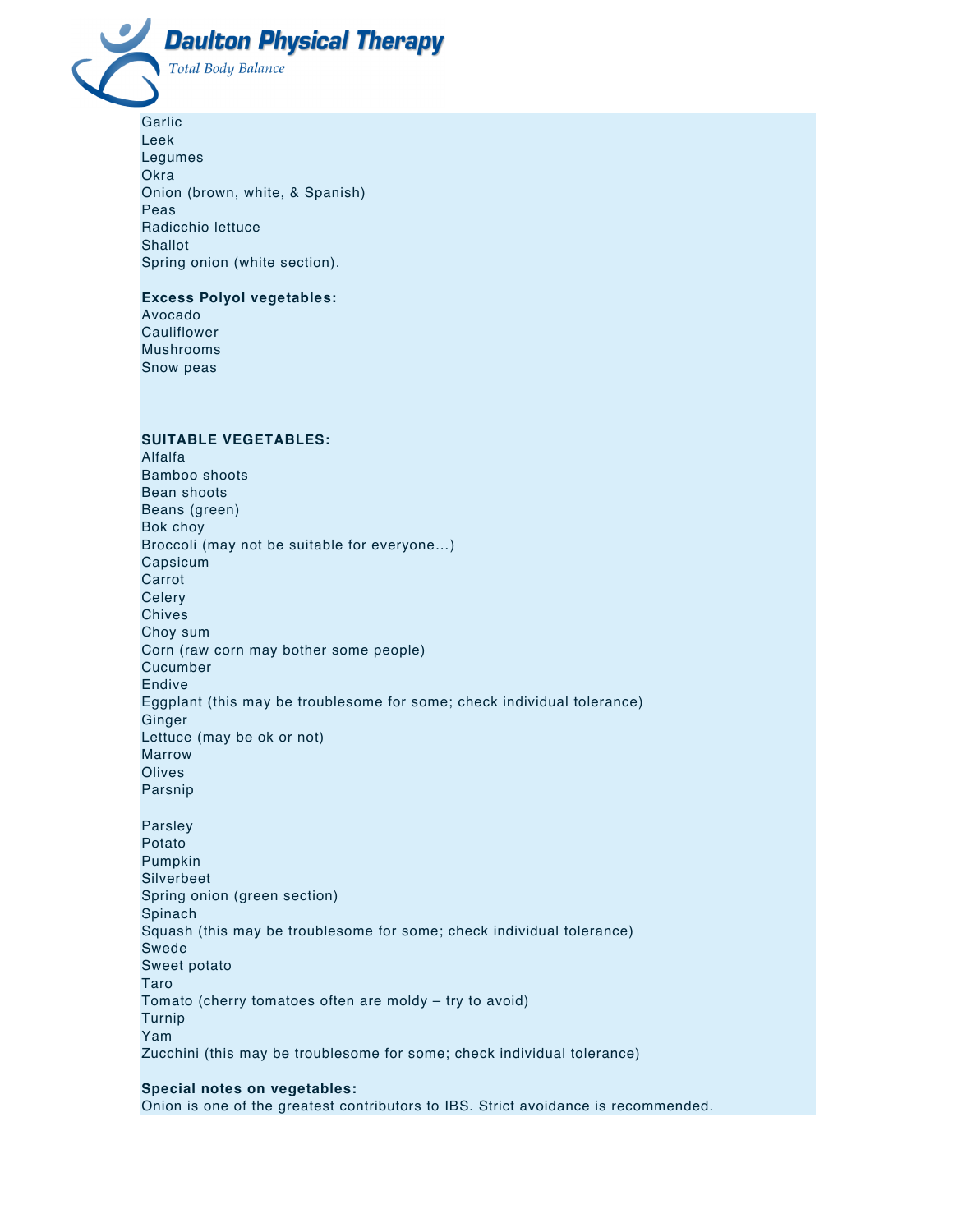

Avoid:

- Onion (brown, white & Spanish), Onion powder, White section of spring onion.
- Leeks, Shallots, Garlic.

There is undeclared onion hidden in many processed foods including, chicken salt, vegetable salt, vegetable powder, dehydrated vegetables, stocks, gravies, soups, marinades, & sauces. Alternatives:

- Chives
- Green part of spring onion
- Asafoetida powder (\* contains gluten).

• Fresh & dried ginger, coriander, basil, lemongrass, chili, mint, parsley, marjoram, oregano, thyme, rosemary & others.

# **PROBLEM WHEAT & Rye products:**

Bread (white, wholemeal, multigrain, sourdough, pita, & many rye) Pasta & noodles (regular, two minute, spelt, egg noodles, hokkien & udon) Breakfast cereals (containing wheat, excess dried fruit &/or fruit juice). Savoury biscuits (wheat based) Cakes & baked goods (wheat based) Sweet biscuits (wheat based) Pastry & breadcrumbs (wheat flour made) Others (semolina, couscous, bulger)

### **ALTERNATIVES to WHEAT Grains:**

**Rice** Corn (may bother some people) Potato Amaranth Tapioca Quinoa Millet Sorgum Buckwheat Arrowroot Sago

**ALTERNATIVES to WHEAT Products:** (DO NOT RELY ON THESE - eat real food instead)

Gluten free bread Gluten free pasta, rice noodles, wheat free buckwheat noodles. Porridge, wheat free muesli, rice bubbles, corn flakes, & gluten free cereals. Corn thins, rice cakes & crackers, gluten free crackers, ryvitas, & rye cruskits. Gluten free cakes, flourless cakes. Gluten free biscuits. Gluten free pastry mixes, & bread crumbs, polenta, cornflake crumbs. Buckwheat, polenta, millet, sorghum, sago, tapioca, rice, & corn flours.

#### **Special notes on Wheat:**

- Wheat free Rye is tolerable for most (assess individually).
- Small amounts of wheat, such as breadcrumbs, may be tolerable (assess individually).
- Those with diagnosed Coeliac disease should eliminate gluten from their diet.
- Gluten free foods do not contain wheat, rye oats & barley.
- A low FODMAP diet allows oats & barley.
- Trace amounts of wheat ingredients such as soy sauce should not be a problem.

• Many wheat derived products such as wheat starch, wheat thickeners, wheat maltodextrin,